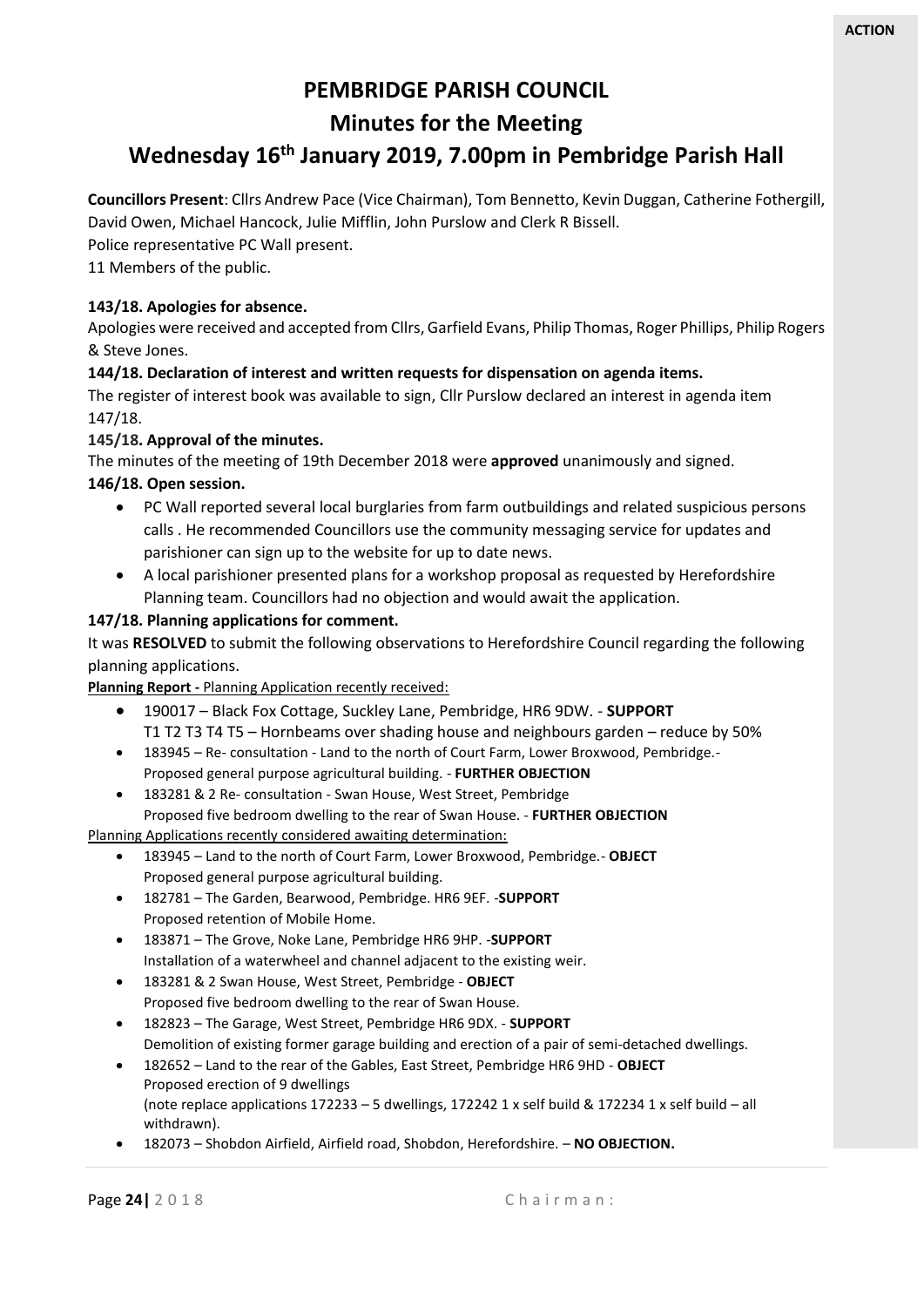Clerk

Retrospective for free fall parachuting, the operation for tandem and solo jumps.

• 172253 – Land at Townsend farm, East Street, Pembridge. **- SUPPORT** Proposed 5 dwellings with garages. Formation of vehicular access.

#### Planning Decisions.

- 184045 The Market House, Pembridge HR6 9EA.- **SUPPORT – APPROVED**  T1 Horse Chestnut – up to 40% crown reduction & T2 Ash tree pollard.
- 181925 Sherrington Manor Farm, Sherrington Road, Broxwood, HR6 9JR. **SUPPORT -APPROVED** Proposed erection of poultry managers dwelling, together with garage/storage building and package treatment plant.

#### **148/18. Neighbourhood Development Plan Update.**

Cllr Pace reported the Pembridge Neighbourhood development plan is complete and a referendum date of 28<sup>th</sup> February 2019 has been set. All electors will receive a poll informing them when and where to vote. A successful 'YES' vote, means the plan will be adopted by Herefordshire Council as statutory planning policy.

#### **149/18. Quarter 3 Finance Report and approve payments.**

The Clerk presented the Quarter 3 accounts to the 31<sup>st</sup> December 2018. Councillors reviewed the spend to budget and had no further questions. The Parish Council accounts were **approved** unanimously.

Precept request for £24,000 made to Herefordshire Council for 2019/20.

Bank reconciliations completed using VT cashbook for December 2018.

Balances at end December 2018:

| <b>Current Account:</b>          | £38593.93 |  |
|----------------------------------|-----------|--|
| Tracker Account:                 | £ 5953.09 |  |
| <b>National Savings Account:</b> | £11840.11 |  |
| Income since last meeting:       |           |  |
| Magazine advertising             | -25.00    |  |

#### Requests for payment: **Approval to be requested**

Toilet Cleaner, Clerk's salary & HMRC for January 2019 as previously agreed by Parish Council NEST pension contribution as per agreed payment schedule

| Clerks Expenses | Expenses Dec/Jan 19           | £15.96  |        |
|-----------------|-------------------------------|---------|--------|
| R Mills         | Debris cleaning Bridge Street | £492.50 | $+VAT$ |
| One Stop        | Parish Magazine               | £300.00 |        |
| Data Orchard    | NDP statements                | £953.50 | $+VAT$ |

#### **150/18. Clerks report.**

- Quarter 3 Accounts prepared.
- Faulty lights on East Street reported.
- NDP examiner queries and liaising with Herefordshire Council for Referendum
- Electricity prices remain unchanged for 2019.
- Balfour Beatty do not currently support the use of mirrors on the highway.
- Parish Council meeting will now be held in the large hall.
- Parish Council to organise the June Good Neighbour Coffee Morning on Saturday  $15^{th}$ .

*All other items are being dealt with and are ongoing.*

#### **151/18. Management at turnpike travellers site.**

Herefordshire council have confirmed there are issues at the site. These have been investigated and action is being taken and site clearance undertaken. Councillors are still dissatisfied with the overall management of the site and have concerns going forward as extra pitches have been allocated. *Clerk to prepare a complaint letter to Herefordshire Council to review for approval at next meeting.*

#### **152/18. Mowing contract areas 2019.**

Clerk The Parish Council confirm the areas for mowing in 2019 contract are both sides of the Village Green, the Millennium Meadow, the area in the Car Park, the area by the water box on Bridge Street, the strip off Parsons Walk and the area in front of Bridge House. *Clerk to send tender documents to local contractors*. **153/18. Correspondence**.

#### • Herefordshire Council Leader summit reminder– Thursday 24th January 2019 in Shire Hall.